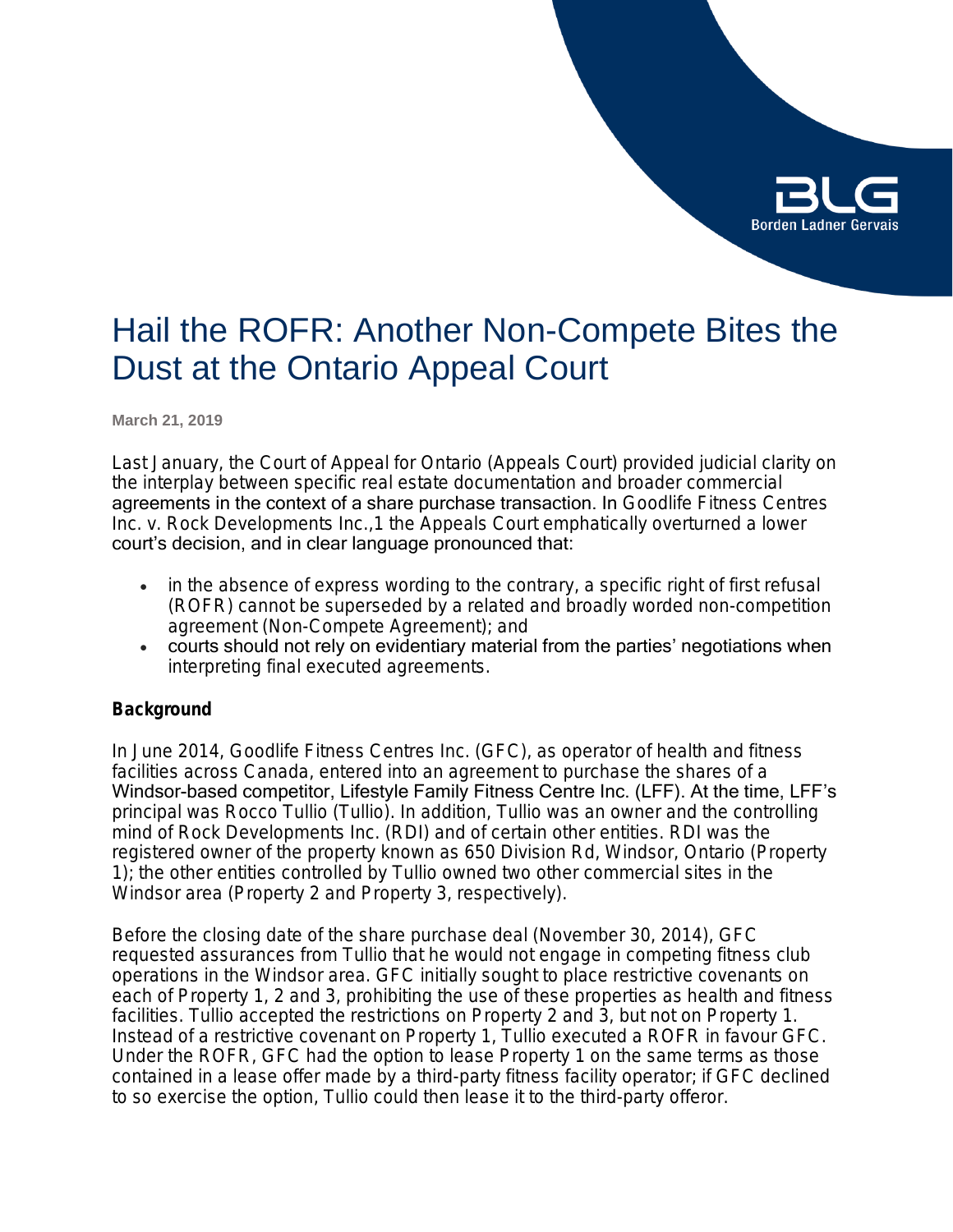On the closing of the share purchase transaction, Tullio also executed an Non-Compete Agreement in favour of GFC, pursuant to which Tullio would be barred from (among other things) having a "business or financial interest" in a fitness-related business, and from "providing … development services … to any person engaged in" a fitness-related business. The Non-Compete Agreement had a 5-year term (expiring on November 30, 2019), and designated all of Canada as the restricted territory.

Prior to the expiry of the Non-Compete Agreement, on July 30, 2018, Tullio (via RDI) entered into a lease agreement with a competing gym operator, Movati Athletics Group (Movati), for the leasing and development of a fitness facility on Property 1. In accordance with the ROFR terms, GFC was notified and given the opportunity to lease Property 1 on Movati's terms, but declined to exercise the lease option. Tullio then proceeded to lease Property 1 to Movati, and readied the site for Movati by providing certain grading and landscaping services.

Shortly thereafter, GFC brought an application with the Ontario Superior Court (the Lower Court) to have Movati's lease declared void on the basis that it breached the Non-Compete Agreement, and sought an injunction to stop Tullio from providing services to Movati.

# Lower Court 's Decision

In its decision,2the Lower Court allowed GFC's application, declaring Movati's lease void *ab initio* and granting an injunction requiring Tullio to refrain from providing any further services to Movati.

In its reasoning, the application judge of the Lower Court focused on the parties' negotiations prior to the signing of the Non-Compete Agreement and the ROFR. In so doing, he concluded that the Non-Compete Agreement was paramount over the ROFR and that the ROFR was intended to "supplement" the Non-Compete Agreement by "adding an additional layer of protection" for GFC. For the Lower Court, there was no doubt that when the share transaction closed, the parties' intention was for Tullio to "play no role whatsoever in facilitating the start-up and operation of a fitness facility" on Property 1 during the term of the Non-Compete Agreement. According to the Lower Court, by declining to exercise its lease option under the ROFR, GFC did not forfeit the protection conferred to it by the Non-Compete Agreement in respect of Property 1. Rather, the restrictions in the Non-Compete Agreement would remain intact in respect of Property 1, unless GFC consented or until the Non-Compete Agreement expired. In other words, during the term of the Non-Compete Agreement, the ROFR could only operate to create an opportunity for GFC to purchase Property 1, and not as a mechanism to sidestep the Non-Compete Agreement.

Further, the Lower Court rejected Tullio's alternative argument that, even if the Non-Compete Agreement was paramount, the language of the Non-Compete Agreement itself did not prohibit the lease to Movati or the grading and landscaping services it provided to Movati. Because Tullio was not just collecting rent from Movati, but also preparing Movati's fitness facility to compete with GFC and influencing the schedule of preparations, the Lower Court found the specific leasing arrangement put in place with Movati to be in violation of the overall purpose of the Non-Compete Agreement. Moreover, the Lower Court found the grading and landscaping services Tullio provided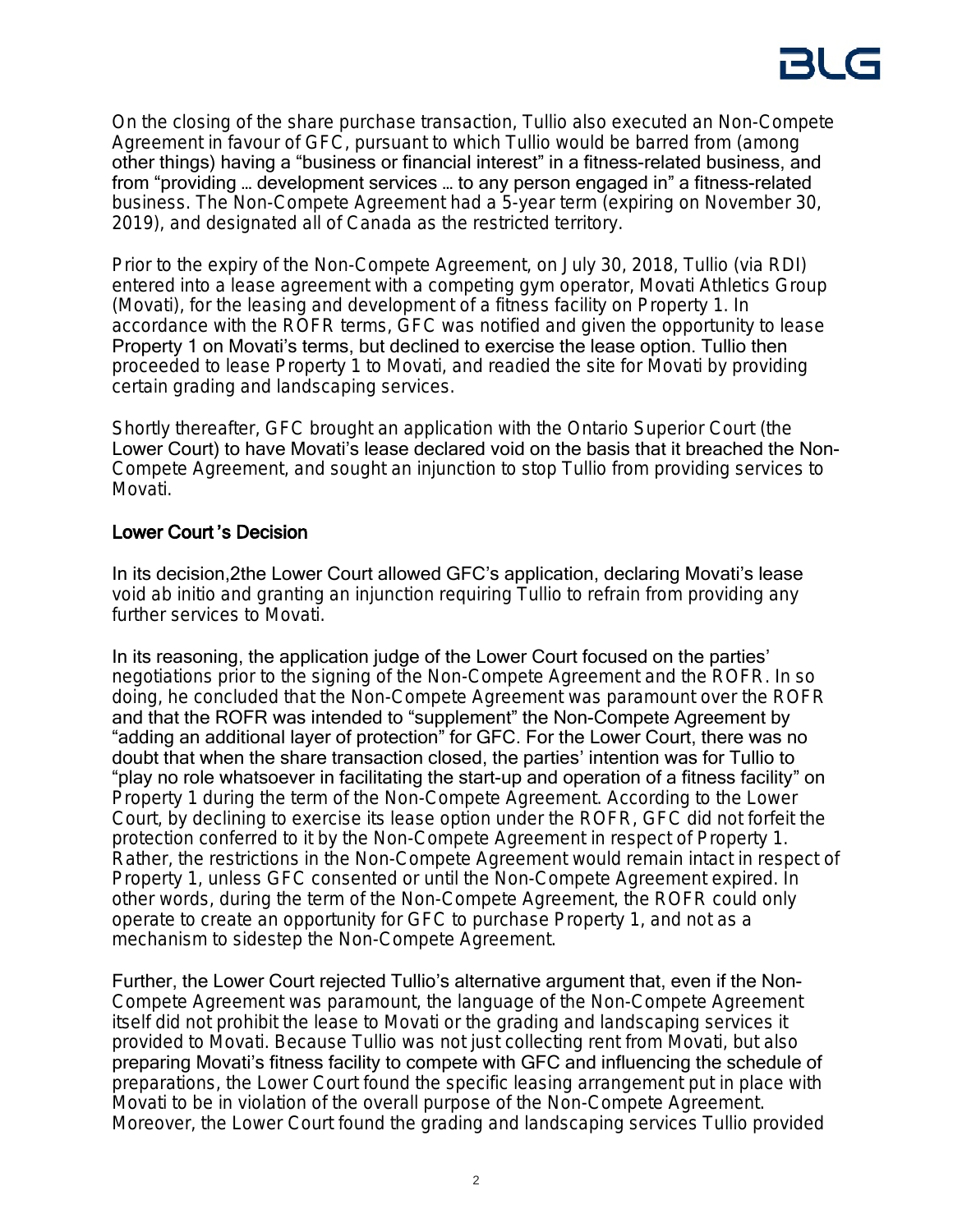to Movati to fall within the meaning of "development services", which were prohibited under the Non-Compete Agreement.

# **Court of Appeal Ruling**

In a unanimous ruling, the Appeals Court unequivocally overturned the Lower Court's decision. More specifically, the Appeals Court took the application judge to task on three fronts.

First, it disagreed with the application judge's finding that the Non-Compete Agreement had paramountcy over the ROFR. According to the Appeals Court, there was no language in either of these documents indicating which had supremacy over the other. On a plain reading, the two documents could and should be read together, as creating concurrent obligations for Tullio: he was required to abide by the Non-Compete Agreement, while at the same time having an independent obligation under the ROFR to give to GFC the option to lease Property 1, which he did. In the Appeals Court's view, nothing more could be derived from the contractual wording as to the interplay between these two agreements.

Second, the Appeals Court held that the application judge made "a palpable and overriding error of fact", by misconstruing the substance of the parties' negotiations, on which he relied for his conclusions. More particularly, the applications judge had omitted from his analysis the correspondence where Tullio's specifically refused to make Property 1 subject to the requested restrictive covenant. According to the Appeals Court, this was a fateful oversight by the Lower Court, as it failed to account for the fact that the ROFR in respect of the Property 1 was agreed to, precisely as a substitute to the requested restrictive covenant.

Third, the Appeals Court found the applications judge to have "erred in relying on the negotiations to interpret the agreements". The Appeals Court noted that in its own rulings over the years, it has frequently discouraged the use of negotiations as an aid to interpreting contracts. From a review of some of the Appeals Court's recent rulings on this point, the overall contractual interpretation principle that emerges is that, while reference may be had to the objective evidence of the "factual matrix" that characterizes contract negotiations, evidence of negotiations generally falls outside the "factual matrix". The Appeals Court concluded that the application judge made findings of fact that were both "erroneous and not open to him", when he relied on negotiations to interpret the ROFR.

Instead, the Appeals Court held that the plain wording of the ROFR must prevail. That wording clearly contemplated Tullio's right to lease Property 1 to a third-party gym operator, if GFC declined to exercise the ROFR (as it did in this case). So long as Tullio acted within the scope of the ROFR, the broader restrictions contained in the Non-Compete Agreement would have no application. Having found the Movati lease to be valid, the Appeals Court also agreed with Tullio's submission that his services to Movati were legitimate, as falling within the scope of what a landlord may ordinarily provide to a tenant. In the Appeals Court's view, it would be a "commercial absurdity" and an indirect "invalidation of the lease" to prohibit Tullio from preparing a site that is being rented pursuant to a valid lease.

# **Legal Practice and Commercial Implications**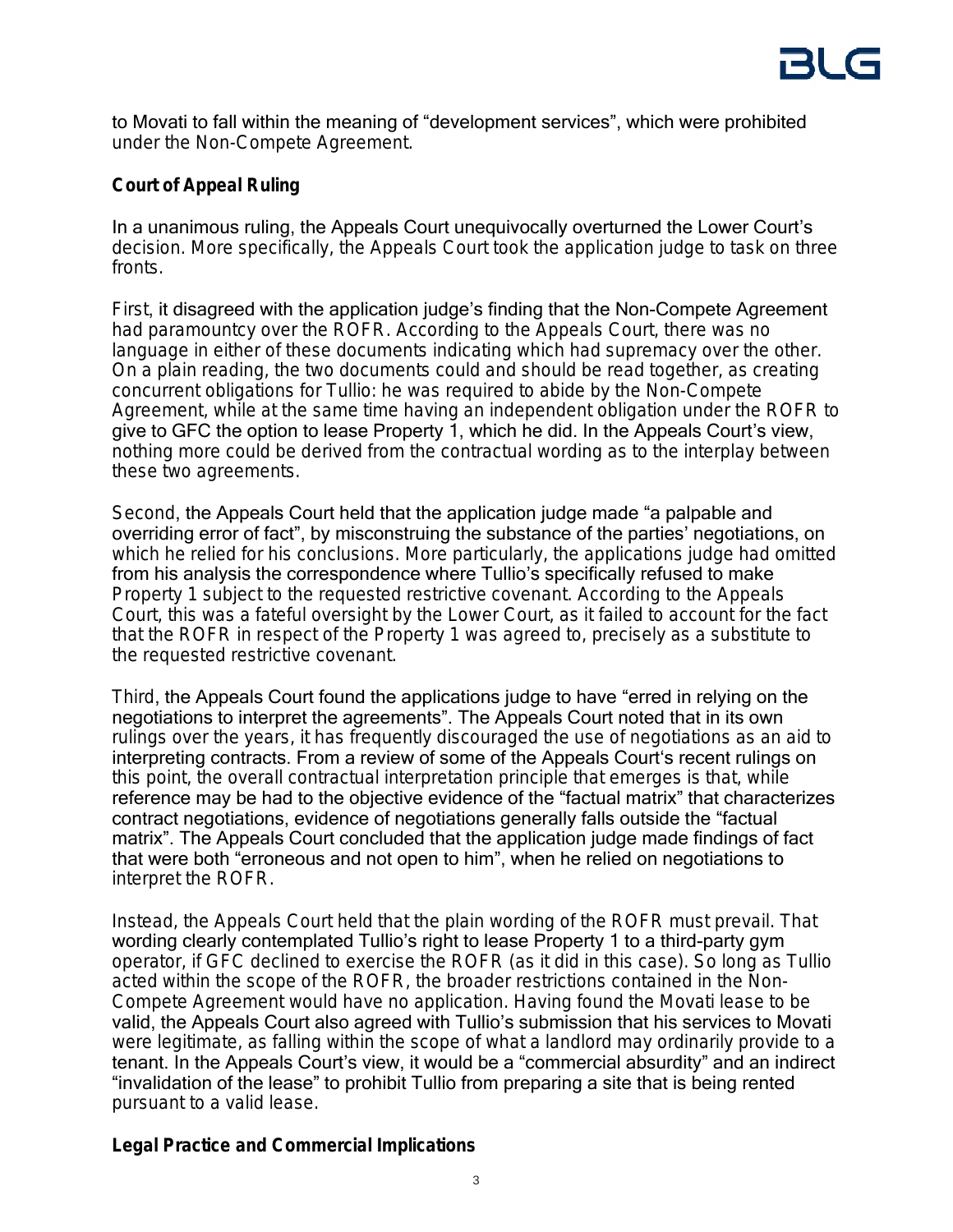

Distilled to its essence, some of the key takeaways that emerge from this fresh and emphatic ruling are:

- Legal practitioners and business principals should be mindful of how interweaving contracts may handicap a Non-Compete Agreement, if they are hoping to rely on one. While Non-Compete Agreements have traditionally attracted judicial disfavour because they tend to impose undue restraints on trade, in this particular case, reliance on the Non-Compete Agreement was unsuccessful due to the existence of another interacting agreement — the ROFR — which provided clear rights that ran counter to the general wording of the Non-Compete Agreement.
- No agreement in a transaction will be deemed paramount over another unless there is express wording to that effect. In the absence of such wording, the parties' rights and obligations contained in a contract that is narrower in scope (as in the case of a ROFR), will not be negated by the language of a contract that is broader in scope (such as the Non-Compete Agreement).
- As a general proposition, material pertaining to negotiations will be excluded as an aid to contractual interpretation. This is a welcome clarification for legal practitioners, as it removes a considerable amount of uncertainty that has long been lingering on this point.3
- There is no substitute for clear and precise contract drafting, if businesses wish to minimize the prospects of costly litigation and undesirable judicial outcomes. At least in Ontario, courts will be reluctant to venture outside the four corners of the agreement if the contract in question provides sufficient commercial certainty.

# 1 2019 ONCA 58, 2019 CarswellOnt 1034.

2 *Goodlife v. Rock Developments et al.,*2018 ONSC 6755, 2018 CarswellOnt 19196.

3 See Geoff R. Hall,*Canadian Contractual Interpretation Law,*3rd ed. (Toronto: LexisNexis Canada Inc., 2016) at 101

By:

## [Fred Gjoka,](https://www.blg.com/en/people/_deactive/g/gjoka-fred) [Robert Antenore](https://www.blg.com/en/people/a/antenore-robert)

Services:

[Commercial Real Estate](https://www.blg.com/en/services/practice-areas/commercial-real-estate), [Appellate Advocacy](https://www.blg.com/en/services/practice-areas/disputes/appellate-advocacy)